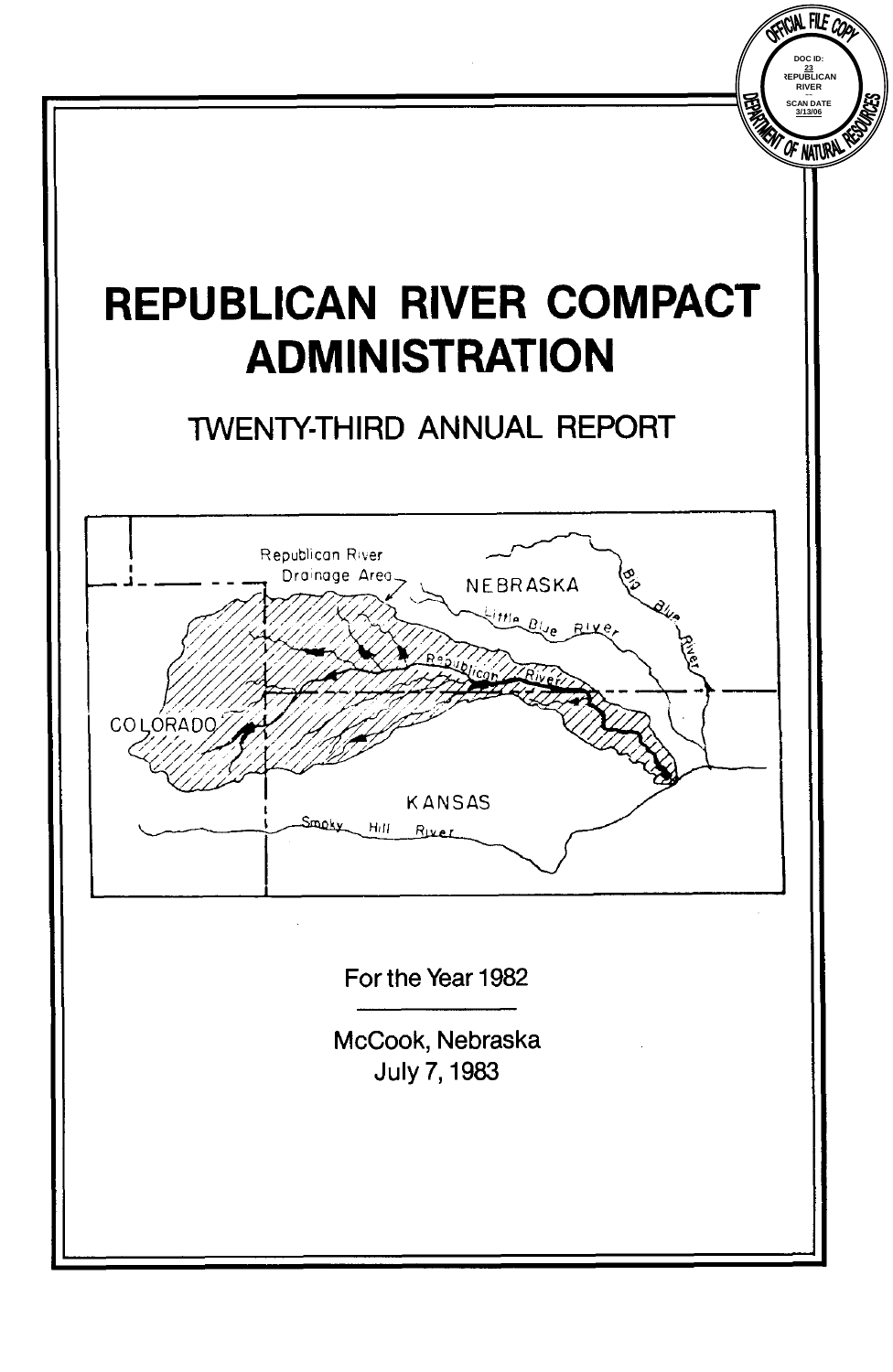# **REPUBLICAN RIVER COMPACT ADMINISTRATION**

# TWENTY-THIRD ANNUAL REPORT



For the Year 1982

McCook, Nebraska July 7,1983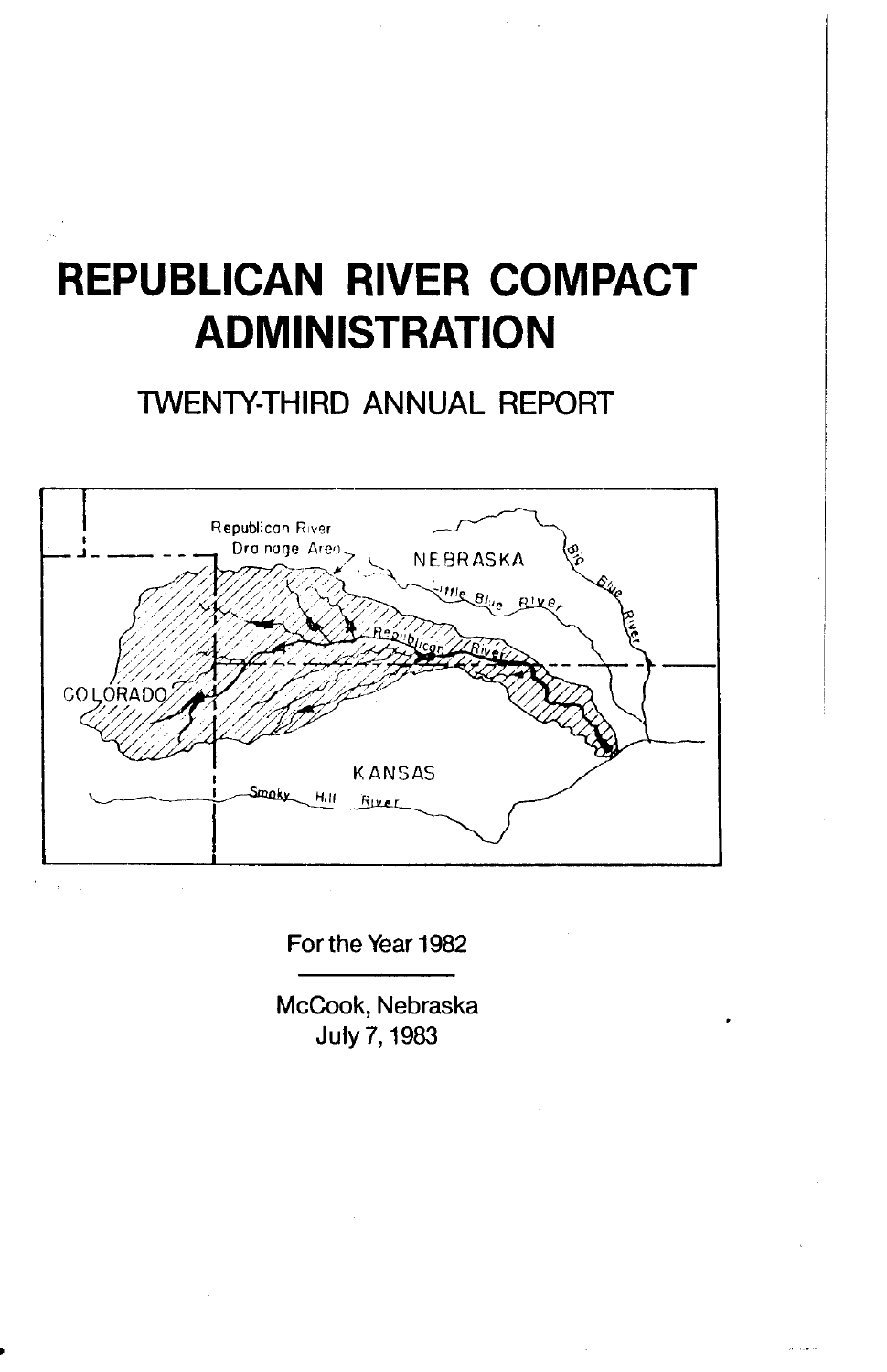# **TABLE OF CONTENTS**

|                                                                              | page |
|------------------------------------------------------------------------------|------|
|                                                                              |      |
| Minutes of Twenty-Third Annual Meeting $\dots \dots \dots \dots \dots \dots$ |      |
|                                                                              |      |
| Computed Annual Virgin Water Supply, 1982 Water Year 12                      |      |
| Computed Consumptive Water Use, 1982 Water Year,  13                         |      |
|                                                                              |      |

Î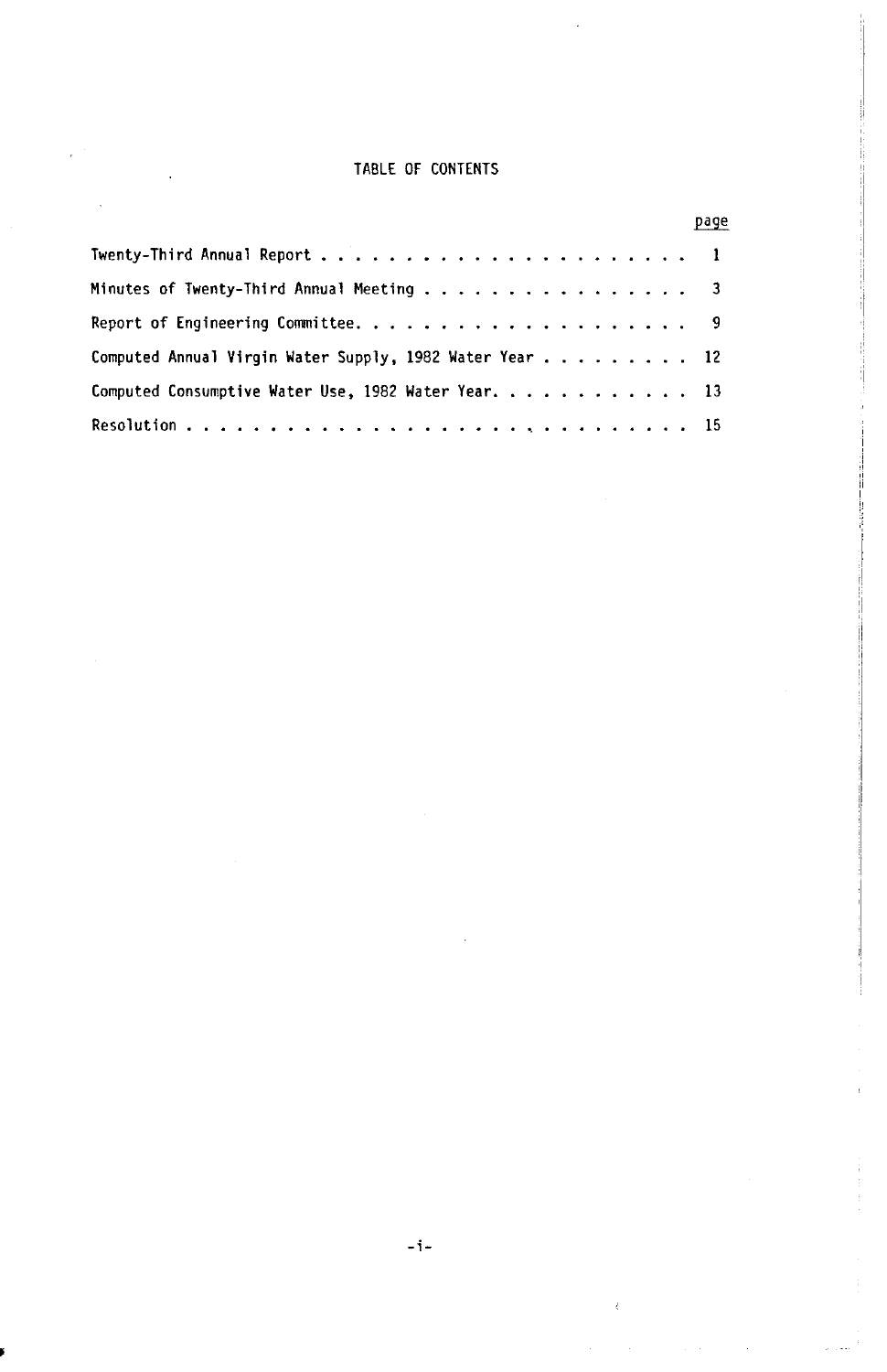#### TWENTY-THIRD **ANNUAL** REPORT

#### REPUBLICAN RIVER COMPACT ADMINISTRATION

In conformity with the Rules and Regulations of the Republican River Compact Administration. the Twenty-Third Annual Report is submitted as follows:

- 1. Pursuant to Rule 12, as amended, this report covers the period from August 20, 1982 to July **7,** 1983.
- 2. Members of the Republican River Compact Administration are the officials of each of the states who are charged with the duty **of** administering the public water supplies, and are **as** follows:

Jeris A. Danielson, State Engineer, Colorado

J. Michael Jess, Director, Department **of** Water Resources, Nebraska

David L. Pope, Chief Engineer-Director, Division **of** Water Resources, State Board **of** Agriculture, Kansas

- **3.** The Twenty-Fourth Annual Meeting of the Administration was held on July **7, 1983** at McCook, Nebraska. The minutes of the meeting are in-cluded in this report.
- Curing the period covered by this report, one meeting **of** the Engineering Committee was held. The minutes and a report from that Committee to-gether with summary tabulations of the computed annual water supply and consumptive use for the 1982 water year in the Republican River Basin were presented and accepted by the Administration and are included in this report. **4.**
- **5.** Reports were received from the Bureau of Reclamation on operation and administration **of** their projects in the basin and on the Republican River Water Management Study.
- **6.** Michael Jess, Nebraska member of the Administration, was previously elected to serve as Chairman until the next annual meeting.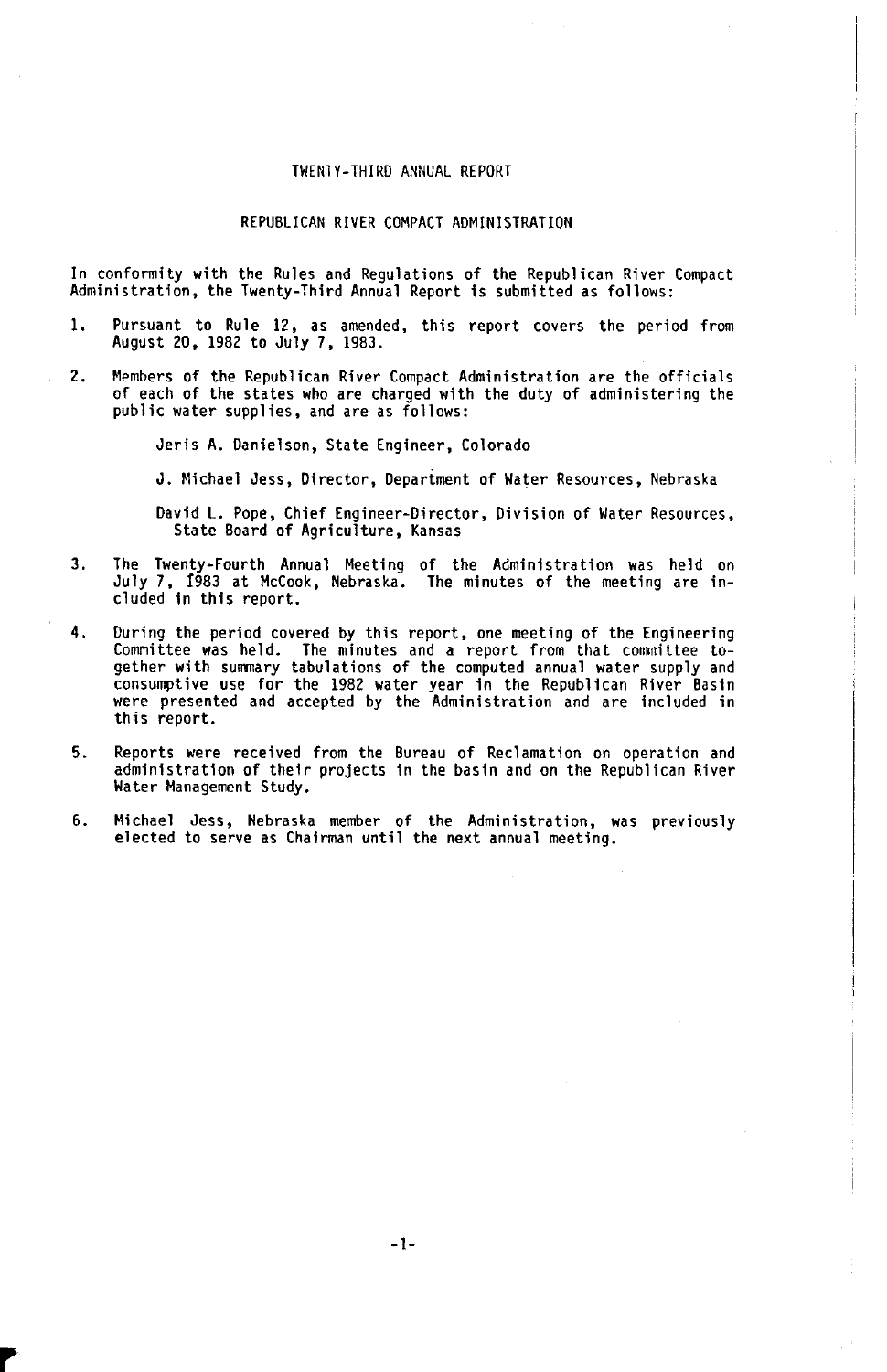#### MINUTES

# 24th Annual Meeting<br>Republican River Compact Administration July 7, 1983

The meeting was called to order by Michael Jess, Chairman at 9:00 a.m., July 7, 1983, in the City Council Chambers, Municipal Auditorium, McCook, Nebraska.

Those in attendance were:

| Name                | Agency                                            | Location             |  |  |  |  |
|---------------------|---------------------------------------------------|----------------------|--|--|--|--|
| Michael Jess        | Nebraska Commissioner                             | Lincoln, NE          |  |  |  |  |
| David L. Pope       | Kansas Commissioner                               | Topeka, KS           |  |  |  |  |
| Jeris A. Danielson  | Colorado Commissioner                             | Denver, CO           |  |  |  |  |
| Tom McMahon         | Division of Water Resources                       | Topeka, KS           |  |  |  |  |
| Brad Edgerton       | Department of Water Resources                     | Cambridge, NE        |  |  |  |  |
| Dudley Jackson      | Department of Water Resources                     | Cambridge, NE        |  |  |  |  |
| Daniel Dudden       | Upper Republican NRD                              | Imperial, NE         |  |  |  |  |
| Don Thompson        | Republican Valley Conservation<br>Association     | McCook, NE           |  |  |  |  |
| C. K. Swanson       | H&RW Irrigation District                          | McCook, NE           |  |  |  |  |
| Bill Lyons          | Frenchman-Cambridge Irrigation<br>District        | McCook. NE           |  |  |  |  |
| Willard C. Schlegel | H&RW and Frenchman Valley<br>Irrigation Districts | McCook, NE           |  |  |  |  |
| Wayne Heathers      | Middle Republican NRD                             | Curtis, NE           |  |  |  |  |
| Roy Patterson       | Frenchman-Cambridge Irrigation<br>District        | Cambridge, NE        |  |  |  |  |
| Lorene Stroud       | Frenchman-Cambridge Irrigation<br>District        | Cambridge, NE        |  |  |  |  |
| Barbara Hyslop      | KRVN Radio                                        | <b>Lexington, NE</b> |  |  |  |  |
| Jim Struck          | KRYN Radio                                        | Lexington, NE        |  |  |  |  |
| John Vasa           | Colorado Ground Water Commission                  | Holyoke, CO          |  |  |  |  |
| Mark A. Crookston   | U. S. Bureau of Reclamation                       | Denver, CO           |  |  |  |  |
| Lon Knapp           | U. S. Bureau of Reclamation                       | Denver, CO           |  |  |  |  |
| Bob Swain           | U. S. Bureau of Reclamation                       | Denver, CO           |  |  |  |  |
| Fred Zabel          | Department of Water Resources                     | Cambridge, NE        |  |  |  |  |
| Dennis A. Allacher  | U. S. Bureau of Reclamation                       | McCook, NE           |  |  |  |  |
| Gerald L. Vap       | Middle Republican NRD                             | McCook, NE           |  |  |  |  |
| Bob Kutz            | U. S. Bureau of Reclamation                       | Grand Island, NE     |  |  |  |  |
| Bob Bishop          | Department of Water Resources                     | Lincoln, NE          |  |  |  |  |
| Hal Simpson         | Colorado Engineer Advisor                         | Denver, CO           |  |  |  |  |
|                     |                                                   |                      |  |  |  |  |

Compact meeting held within the Republican River Basin. Mr. Jess stated that to his knowledge this was the first Republican

## Approval of Minutes

the 23rd annual meeting. Motion passed. Motion was made by Danielson and seconded by Pope to adopt the minutes of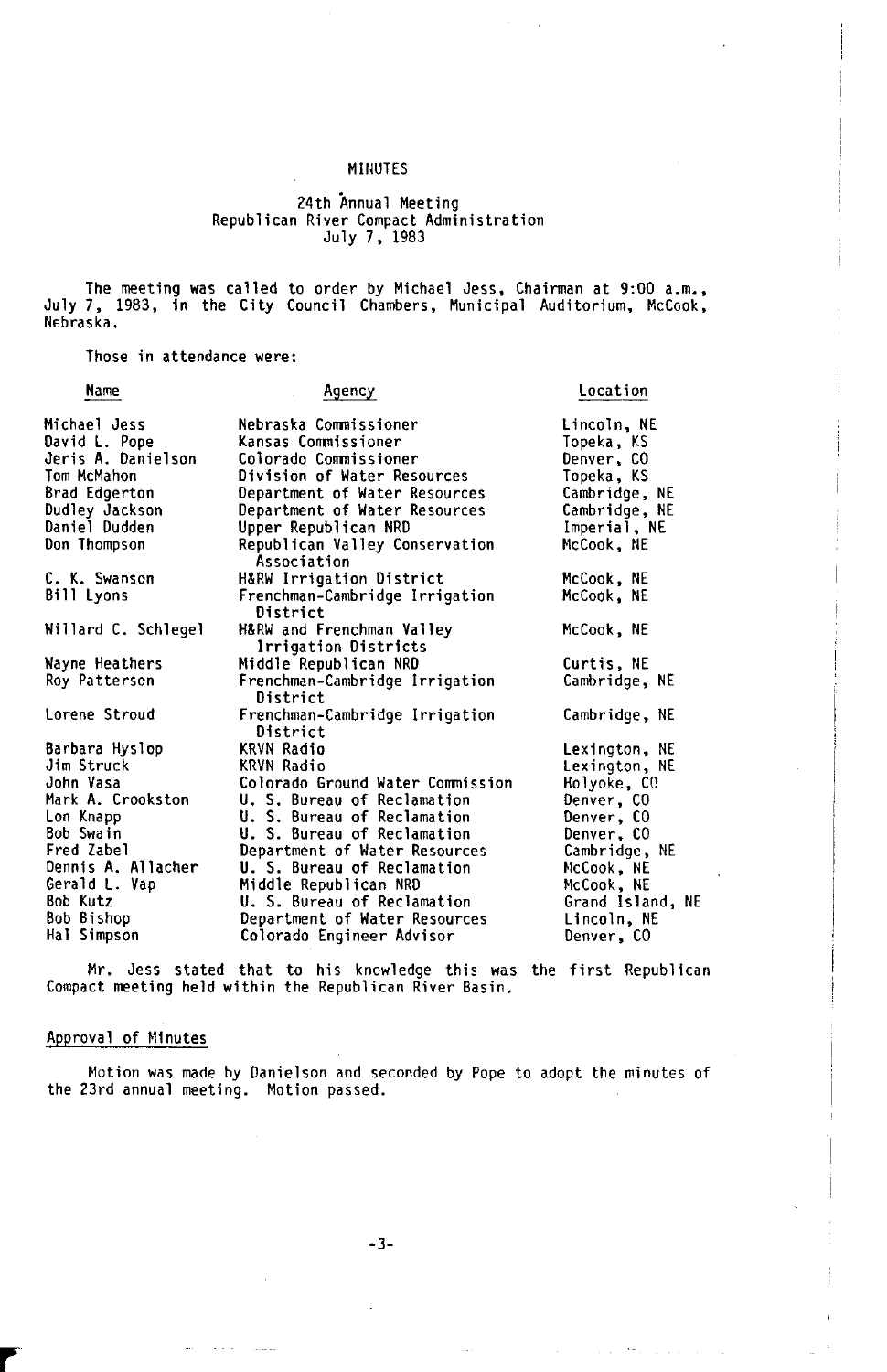### Report of Chairman

Irrigation District for hosting a half-day tour on July 6. Mr. Jess thanked the Bureau of Reclamation and the Frenchman-Cambridge **He** also thanked the City of McCook for use of the meeting room.

Chairman **Jess** briefed those present on the Sporhase and **Moss** Supreme Court case. The case involved construction of a well near the Nebraska-<br>Colorado state line and transportation of ground water from that well into<br>Colorado. The case was appealed to the U. S. Supreme Court where it was<br>ove constitutionality of a state statute clause dealing with reciprocity of ground water transportation. The Nebraska Court in turn dismissed the reciprocity clause. Following a hearing on an application, the Department of Water Resources granted the permit to Sporhase and Moss.

Jess reported next on the application by three Republican valley irriga-tion districts to transport water from the South Platte River into Enders Reservoir, The Department of Water Resources concluded its hearing and is waiting for conclusion of the districts' consultation with the Nebraska Game and Parks Commission concerning adverse affects the project would cause nongame and endangered species.

The Upper Republican Ground Water Control Area was established in 1977. The Natural Resources District's rules now require installation of water meters for allocation of water to each well.

Jess stated that many water-related legislative bills were passed during the 1983 Nebraska Legislative Session. Among those bills were LB 21 and LB 198. Within the same river basin, LB 21 allows for the transfer of water rights from one tract of land to another under the conditions that (1) the requested change of location will not adversely affect any other water appropriator and will not significantly adversely affect any riparian water user<br>who files an objection in writing prior to the hearing, (2) the requested<br>charge will use water from the same source of supply as the current use, the amount consumptively used under the current use, (4) the water will be applied to a use in the same preference category as the current use, and (5) the requested change is in the public interest.

LB 198 allows for modification of existing water rights to acknowledge that many facilities now in place provide ground water recharge. Under provisions of the act, water rights can be amended to acknowledge and authorize project seepage losses which add to the ground water supply underlying a project area. After obtaining state approval for modification of its water right, an irrigation district is entitled to levy a fee to ground water users affected. The bill also recognizes that future projects could be built exclusively for ground water recharge and clearly allows for water rights to be granted for such projects.

Jess also mentioned the newly organized Nebraska Water Independence Congress. The Congress will make broad recommendations to the Governor for his use in setting future water policies.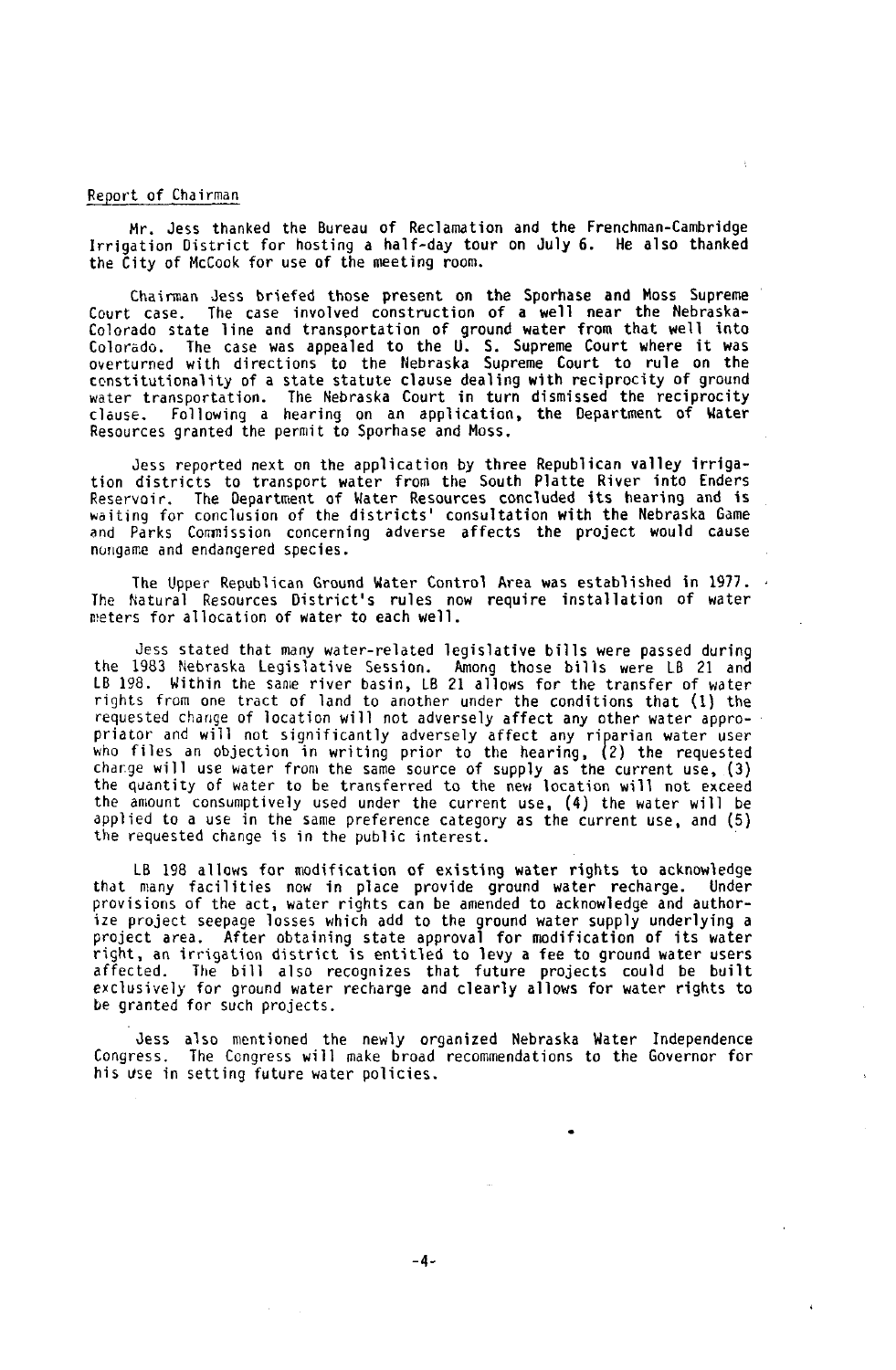#### Report of Official Members

Jeris Danielson. Colorado Compact Commissioner, reported on the Trans-County project. The project, when accomplished. would import South Platte water into the Colorado high plains to provide recharge and offset depletion of the Ogallala aquifer. Following a hearing in State Water Court, the case was dismissed on lack of diligence. Danielson **sees** a new opportunity for Nebraska and Colorado to develop a 2-state effort through the Upper Republican Natural Resources District.

Next, Danielson reported on House Bill **1567,** which was essentially Colorado's reaction to the Sporhase case. Colorado presently prohibits exportation of ground water and has limited opportunities for exporting surface water. The enactment of H.B. 1567 allows exportation of water from Colorado under certain conditions. Prior to application approval, the state<br>engineer or water judge must find that (1) the proposed use of the water is<br>authorized by interstate compact, and (2) the proposed use is consiste be exported is interstate water or under interstate compact, the applicant must seek approval of all signatory states.

Danielson reported little or no increase in Ogallala ground water de-clines in Colorado. Some reasons for the leveling off of declines are high power costs and the PIK program.

Danielson introduced John Vasa, Chairman of the Colorado Ground Water Commission. The Commission has control of all designated ground water in Colorado.

Dave Pope, recently appointed Chief Engineer and Director of the Kansas Water Resources Division, reported on the personnel changes within the Kansas water agencies and their new planning activities. He also commented on Senate Bill 62, a water transfer bill. Senate Bill 62 states that any proposal to transfer over **1,000** acre-feet of water a distance of more than 10 miles from the point of diversion would be subject to a new set of criteria. A three member panel consisting of the Chief Engineer-Director of the Division of<br>Water Resources, the Director of the Kansas Water Office and the Secretary of<br>the Kansas Department of Health and Environment would hold a hearing a which the proposal will either be denied or recommended for approval to the Kansas Water Authority. If recommended for approval, the Kansas Water Authority would either approve the proposed transfer or remand it back to the panel for reconsideration. If this process results in approval of the transfer, it must be submitted to the legislature who may revoke the approval or allow it to take place by taking no action. Pope also commented on the Kansas state water plan storage act and the examination of ground and surface water interaction.

#### Bureau of Reclamation Report

Bob Kutz briefed the group on recent Bureau activities. He stated that the Interior Department has failed to develop a specific cost-sharing policy. Future Interior projects will be examined on a project-by-project basis.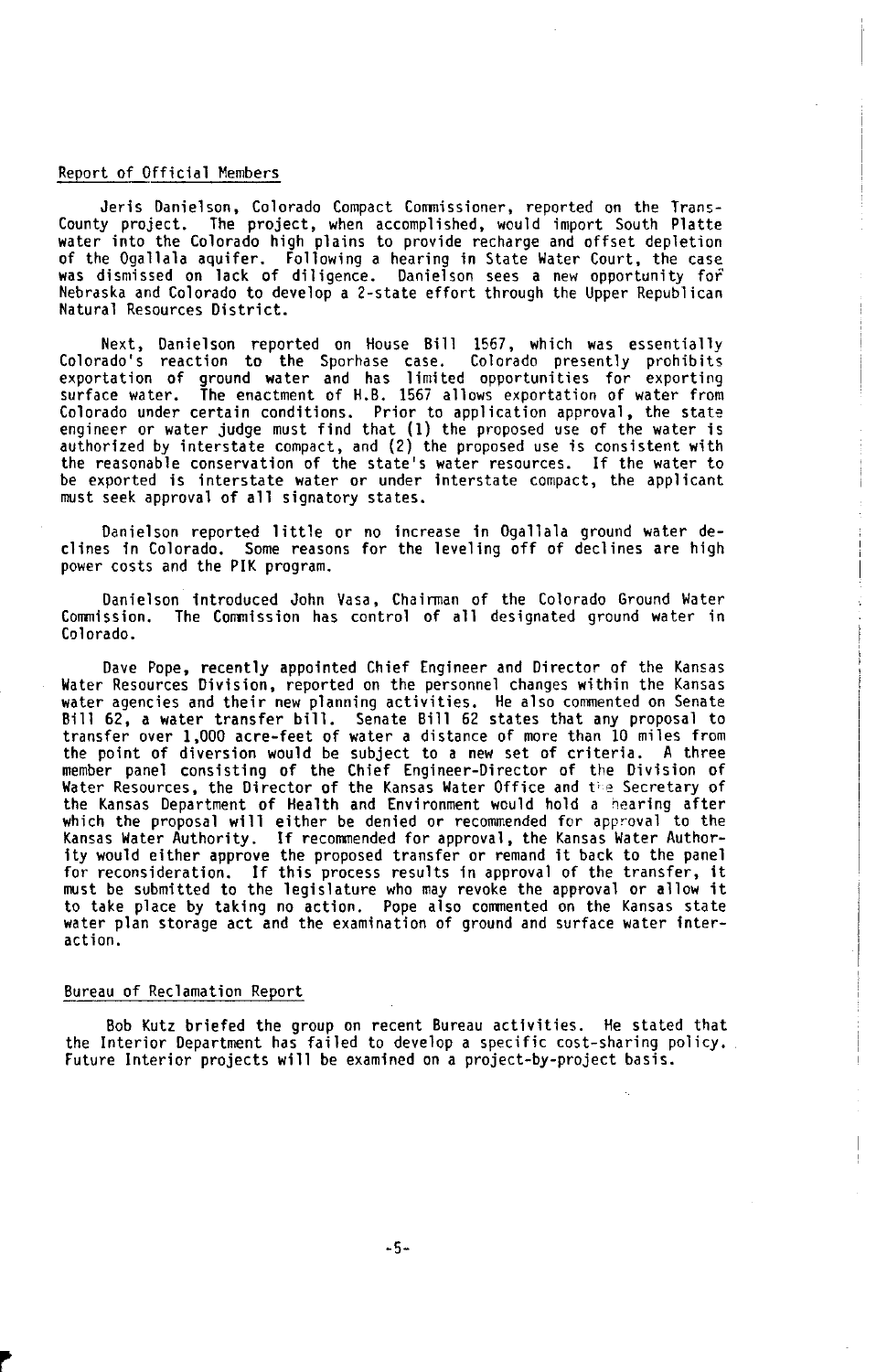A new reclamation law was recently passed. The law originally allowed individual ownership of 160 acres on federal projects. Now a farm entity can own and irrigate 960 acres. The new law also includes leased lands. The<br>newly developed rules and regulations have been published in the <u>Federal</u> Register. Hearings have been held, but written comments would be received.

Kutz reported that the Frenchman-Cambridge Irrigation District has applied for \$1.5 million to complete its pipe lateral program. He expects the appropriation would be sufficient to complete the project. The Nebraska<br>Bostwick Irrigation District has applied for an "R & B" Study (Rehabilitation<br>and Betterment). If approved, the district would likely install a buried procedures.

Kutz mentioned the Ground Water Recharge bill introduced by Congressman<br>Bereuter. He stated that the bill is likely to pass and that any work in<br>.Nebraska and Kansas would be funded through the Bureau's Grand Island offic He went on to say that the Upper Republican NRD had submitted a request for a study of recharge potential. This request, which could possibly be done in<br>conjunction with Bereuter's bill, is co-sponsored by the Frenchman Ground<br>Water District, Holyoke, Colorado. A copy of the correspondence was sho the three State Commissioners.

Kutz also briefed the group on Trenton Dam cable replacement, Medicine Creek measurement weir repair, and Harlan County Dam release options. **He**  reported that because of a past failure to charge Kansas-Nebraska Bostwick Irrigation District irrigators for certain costs in connection with the Corps of Engineers' Harlan County Dam and Reservoir, an additional one-time charge will be made.

He noted that repairs on Lovewell Reservoir had been completed. Also, the Amoco Oil Company contract for water out of Bonny Reservoir was canceled since it is no longer required by law. The city of Norton, Kansas contacted the Bureau of Reclamation with a request to store additional water to improve water quality. City officials were instructed to contact the irrigation district who is also the holder of an existing water right for storage of water in Sebelius Reservoir.

Kutz stated that the Bureau will possibly process deferments for four western Kansas irrigation districts which have been unable to get water. The H&RW District's proposal to amend their contract did not get passed by the **U.** S. Congress last year. It will be reintroduced. The contract would cancel the District's repayment obligation for the canal system and would modify the<br>district's obligation*.* 

Kutz also mentioned the Republican Valley Conservation Association meeting to be held September **21** in McCook and the University of Nebraska's annual irrigation tour to be held in August.

Kutz noted that the Bureau will be conducting a study on low cost methods<br>of improving earthen canal systems. The tests will be made on the Upper<br>Neeker and Superior canals. The results will be available in late 1984.

Dennis Allacher, Bureau employee from McCook, reported that the Bureau is currently conducting inundation studies in the Republican Basin. These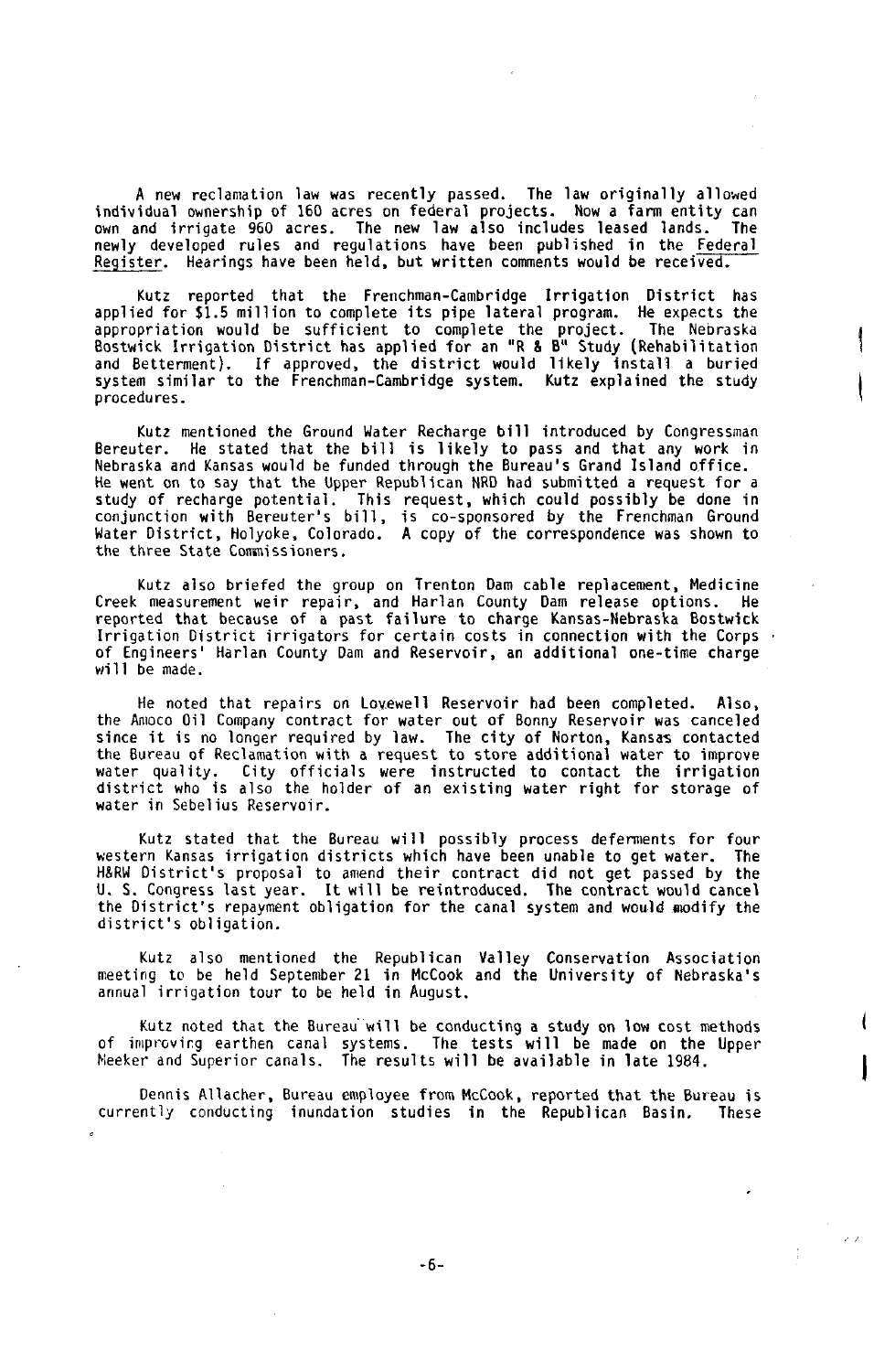studies, a result of Presidential directive, outline those areas that would be inundated should a dam fail. Allacher distributed a summary of Republican Basin reservoirs.

Bob Swain reported on the status of the Bureau's Republican Water Management Study. The causes of historic stream flow depletion have been identified as ground water development, soil and water practices, and precipitation changes. The Bureau is trying to identify present and future water uses and determine water availability. A report is scheduled for completion by the end of the next fiscal year.

#### Report of the Engineering Committee

Copies of the Engineering Committee report were distributed. Bob Bishop, Chairman. reported that the Engineering Committee annual meeting was held May 4, 1983 to compute virgin water supplies and consumptive uses in the<br>Republican River Basin. As suggested at last year's Compact meeting, the<br>computations were made by using Nebraska's Apple Mini Computer, consequently to accept the Engineering Conunittee report. Motion passed unanimously.

#### Report by Wayne Heathers

Wayne Heathers, Manager of the Middle Republican NRD, gave a brief report on the activities within his district. He reported on a ground water monitor ing study currently being done and the study of surface water depletions on<br>Medicine and Red Willow creeks. The Middle Republican NRD is also working<br>with the Soil Conservation Service on a Blackwood Creek Watershed study.

### Old Business

Last year the Compact asked the Engineering Committee to study inclusion in future reports, quantification of water use and the virgin water supply within the lower Republican River from the Kansas-Nebraska state line to the mouth. Pope questioned whether it would be feasible to proceed, considering the time and effort involved. He stated that the information could be provid-ed in the future if needed.

Jess acknowledged that the Engineering Committee consumptive use and virgin water supply formulas had been published.

#### New Business

in recognition of Guy Gibson's past service. Danielson seconded the motion. Motion carried. Pope will prepare the resolution. Motion was made by Pope that the Compact Administration pass a resolution

It was agreed to set July 12, 1984 as the next Compact Administration meeting. Jess stated that he would again try to have the meeting in the Republican Basin.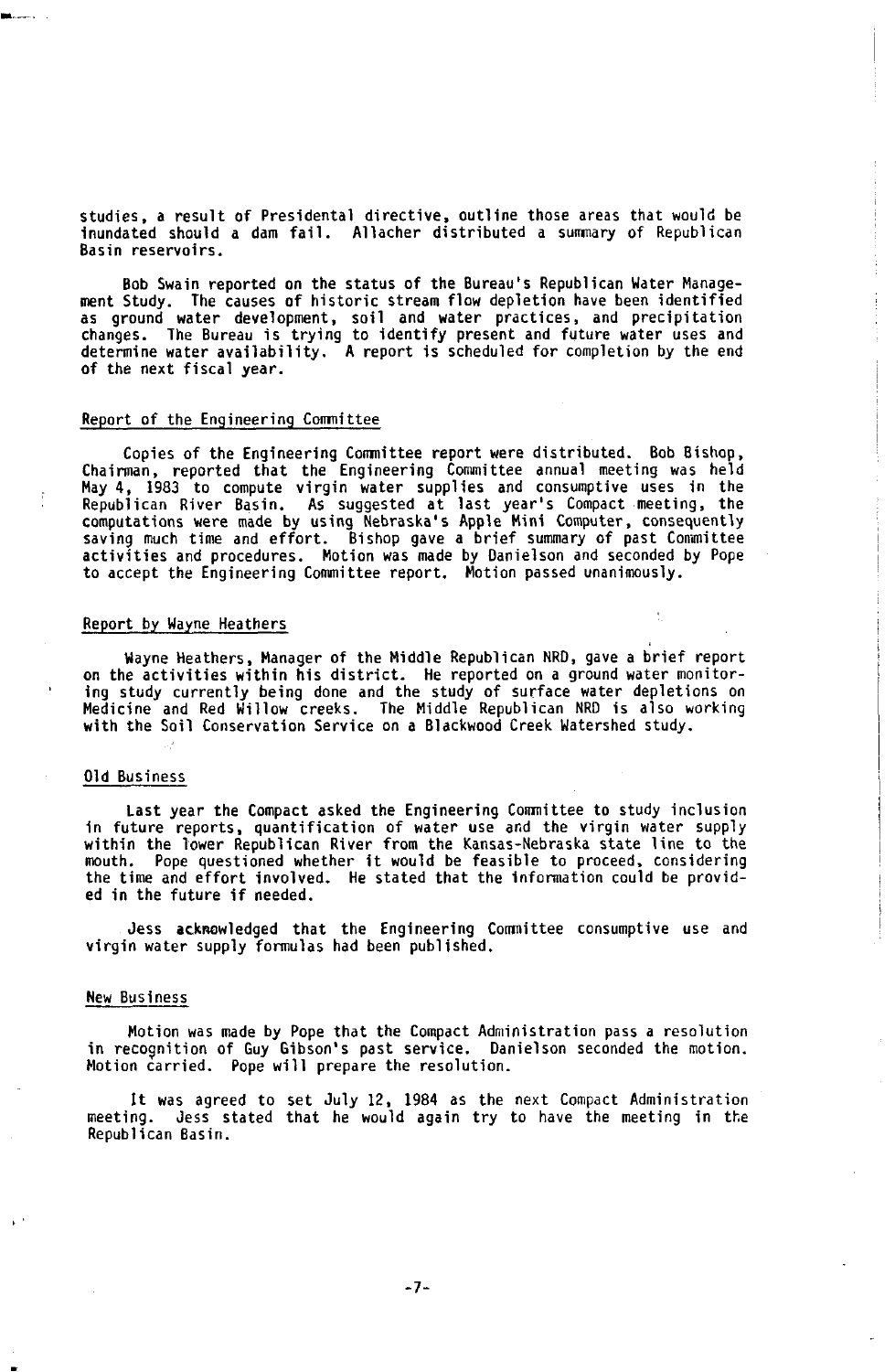The Engineering Committee was requested to summarize and tabulate the<br>1983 virgin water supply and consumptive use. Danielson made a motion to also<br>have the Committee review and assess the Bureau of Reclamation's Republica

The meeting was adjourned.

Nebraska Member ( (Chairman)

Colorado *Colorado Member* **Member** 

Kansas Member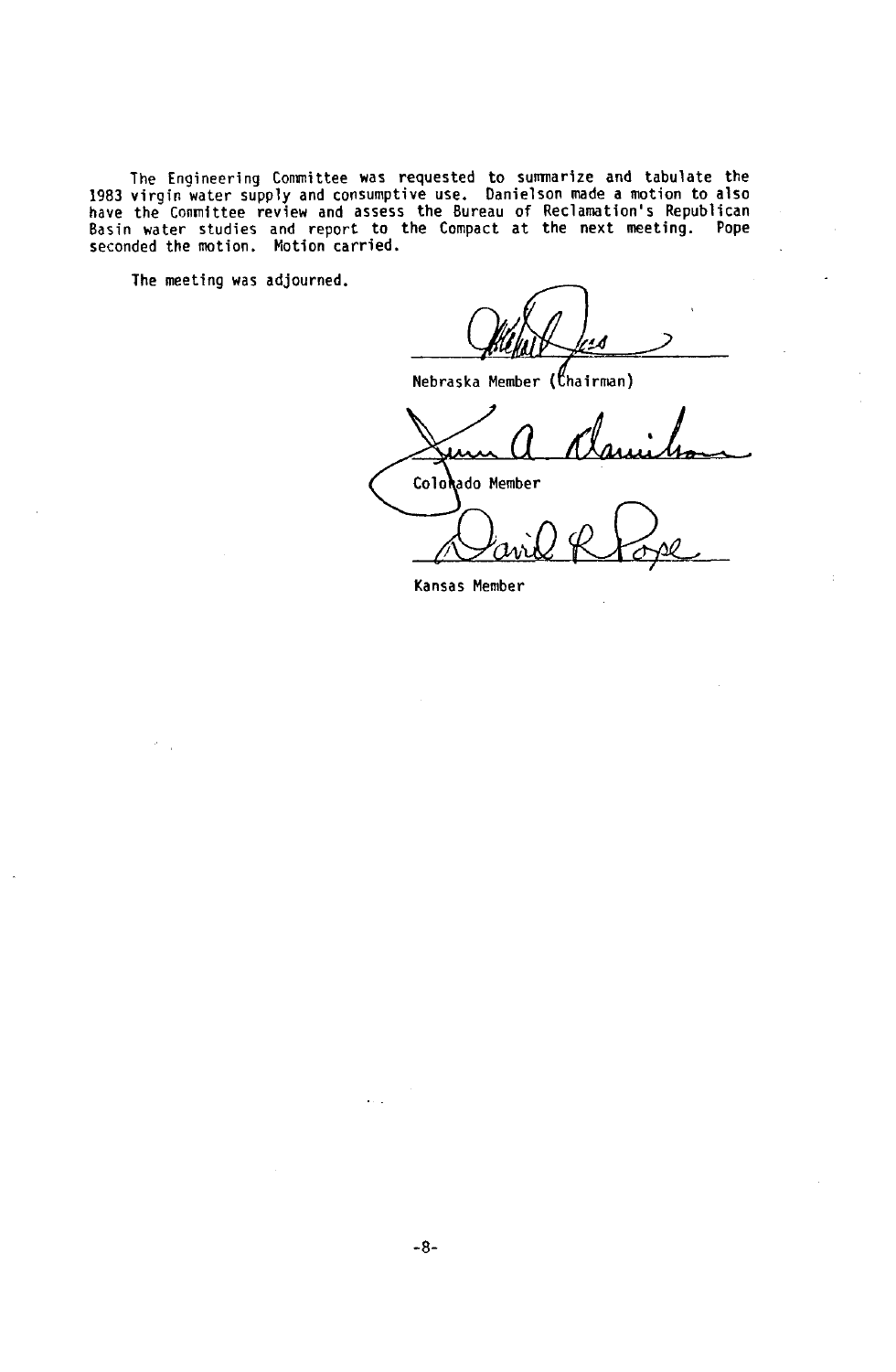#### Report of Engineering Committee Republican River Compact Administration For the 1982 Water Year

The meeting of the Engineering Committee was held in the office of the Nebraska Department of Water Resources on May **4,** 1983.

Committee members present were:

Robert **F.** Bishop, Nebraska Department of Water Resources Harold D. Simpson, Colorado State Engineer's Office Gerald **E.** Hilmes, Kansas Division of Water Resources **H. Lee** Becker. Nebraska Department of Water Resources

Others in attendance were:

Dudley Jackson, Nebraska Guy **E.** Ellis, Kansas

#### Computation of Virgin Water Supplies and Consumptive **Uses**

virigin water supply and consumptive **uses** by states. The procedures utilized were similar to those used in previous years, however, in accordance with revised formulas which now include municipal and industrial uses. The formulas were computed and printed by Lee Becker<br>with Nebraska's Apple Computer using the input data provided by each<br>state. The computer has reduced our annual two-day meeting to a one-day<br>meeting. To hour. Copies of the computer prints are attached to this report including the five- and ten- year running averages and five- and tenyear adjusted allocations. The Apple Computer prints of computations could be included in the annual report if compact officials **so** desire. The Committee completed its annual assignment of computing the industrial uses. The formulas were computed and printed by Lee Becker

ground water and surface water components shown together with the original computed virgin water supply and the original allocations to each state by sub-basin along with the 1982 adjusted allocations. Adjusted allocations for each state were computed for each sub-basin. A state's allocation **is** adjusted when the computed annual virgin water supply varies "more than ten per cent from the virgin water supply" as set forth originally in the Compact. The allocations made from such a source are "increased or decreased in the relative proportions that the future computed virgin water supply of such source bears to the computed virgin water supply" as set forth originally in the Compact. Shown in Table **1** are the 1982 computed virgin water supply by

for each sub-basin. Table **2** summarizes those quantities. Annual consumptive **use** was computed for diversions from surface and ground water sources. Both measured and estimated data were utilized. Allowance was made for reservoir evaporation, return flow, and other **losses.**  The 1982 consumptive use computations were made for each state and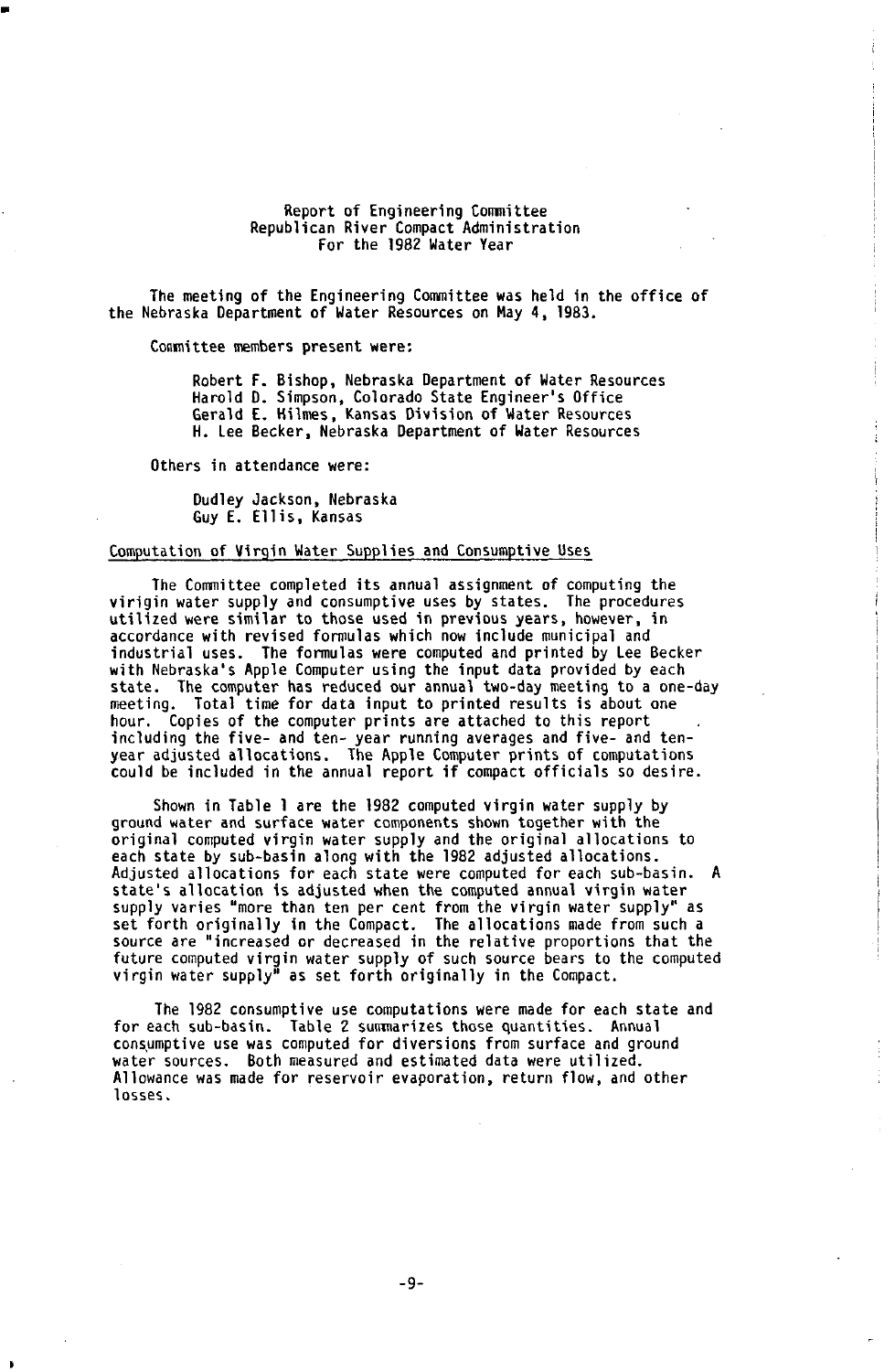#### Additional Assignment

At the last annual meeting of the Administration which was held **on** August 19. 1982, the Engineering Committee was directed to make a study and prepare a report **on** how to accomplish the inclusion of the lower portion of the basin (the main stem Republican in Kansas below the Hardy gage) into the virgin water supply and consumptive use computation with consideration given to data needed from federal and other agencies.

accomplish the above-noted directive, the following information will be needed: The Committee studied the matter and found that in order to

- 1. The recorded discharge of the Republican River at or near its confluence with the Kansas River.
- The net evaporation from Milford Reservoir. 2.
- The change in storage of Milford Reservoir. 3.
- White Rock Creek. 4. The net evaporation from Lovewell Reservoir chargeable to
- The change in storage of White Rock Creek water in Lovewell Reservoir. **5.**
- The diversion from White Rock Creek by the Courtland Canal. **6.**
- An inventory of all other surface water diversions (other than Courtland Canal) for irrigation, municipal, and industrial uses in the Republican River Basin below the Hardy gage. **7.**
- deposits for irrigation, municipal, and industrial uses in the Republican River Basin below the Hardy gage. 8. An inventory of all ground water diversions from alluvial
- Courtland Canal from White Rock Creek water. 9. Return flows from surface and ground water uses, including
- The recorded discharge of the Republican River at the Hardy gaging station. 10.

The above required information is presently available from state, local or federal agencies except the inventory of ground and surface water usage in the Republican River Basin below the Hardy gage. The inventory of ground and surface water usage will need to be assembled and usage data collected annually by Kansas.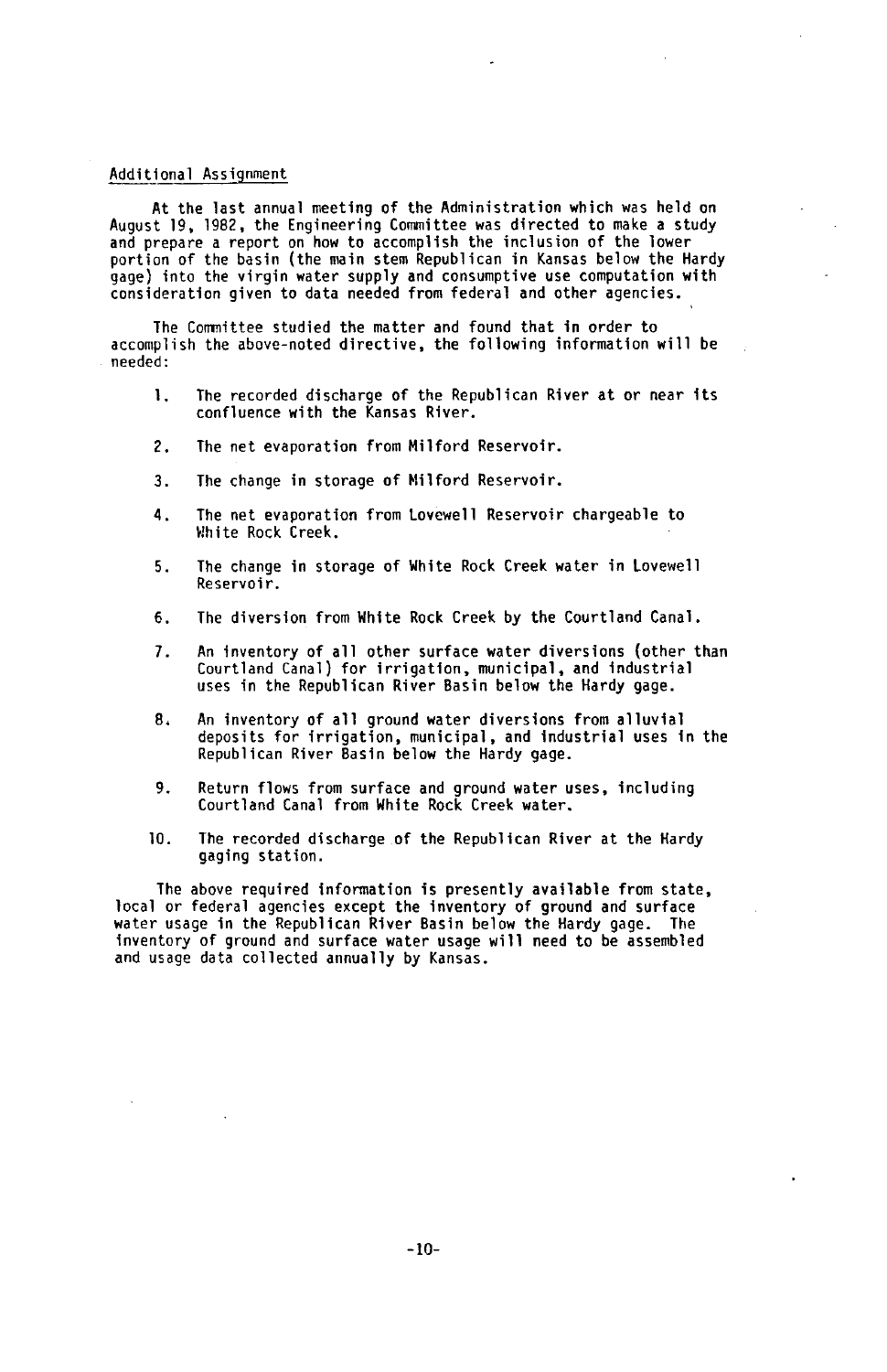The Engineering Committee agreed that their next annual meeting<br>shall be held on the first Wednesday in May 1984 at Lincoln, Nebraska,<br>in the office of the Nebraska Department of Water Resources.

**Respectfully submitted,** 

**Engineering Committee Republican River Compact** 

2 Luber

**Robert F. Bishop**  Deš k

**Gerald E. Hilmes** 

**Harold D. Simpson**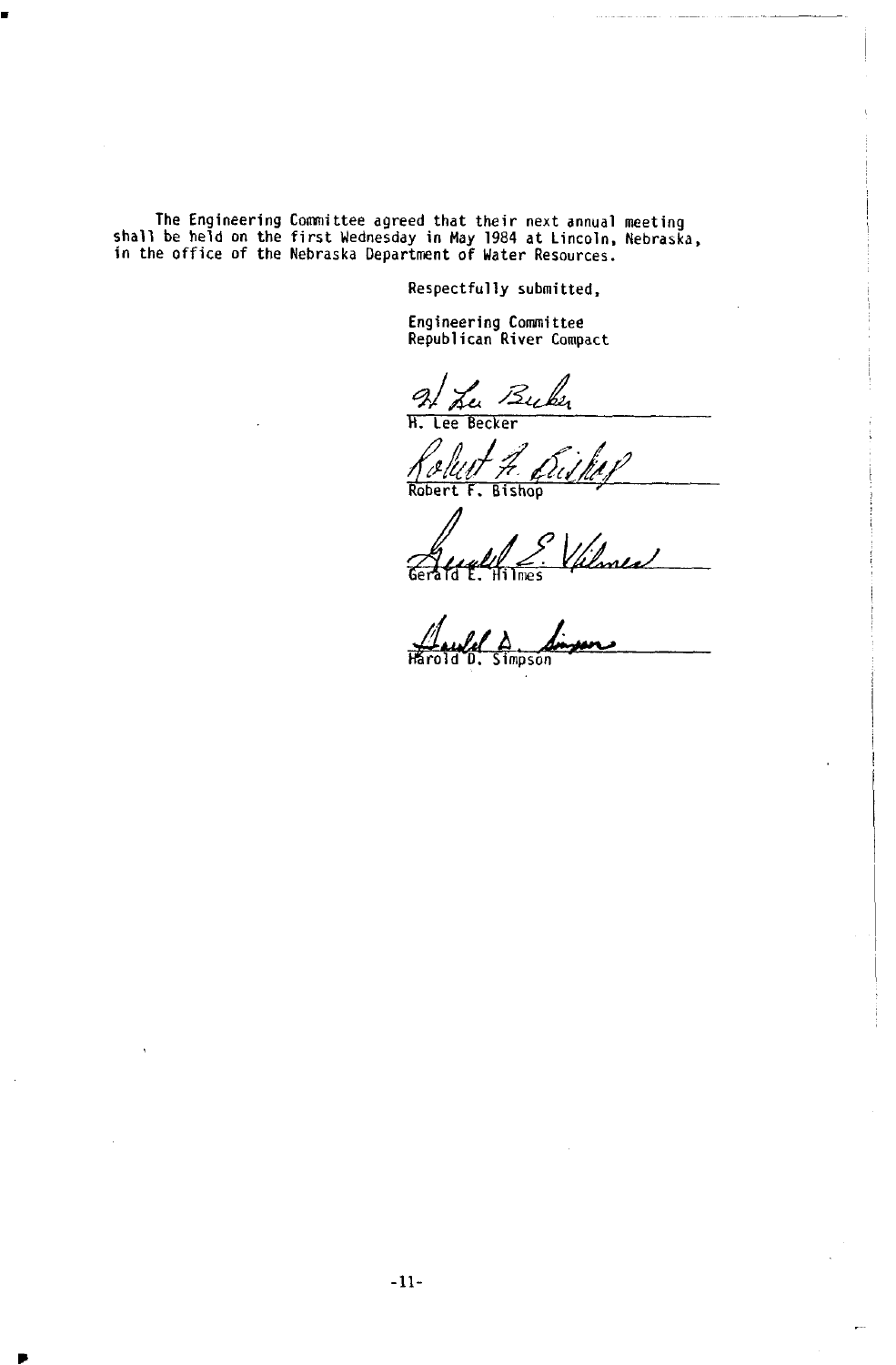|                                                                                |         | 1982 (Acre Feet) | Computed Annual Virgin Water<br>Supply Republican River Basin |                       | Comparison of Original Compact Allocations and<br>1982 Adjusted Allocations (Acre Feet) |                |                   |                |                          |                 |                   |               |
|--------------------------------------------------------------------------------|---------|------------------|---------------------------------------------------------------|-----------------------|-----------------------------------------------------------------------------------------|----------------|-------------------|----------------|--------------------------|-----------------|-------------------|---------------|
| Sub-basin and the Original                                                     |         |                  |                                                               |                       |                                                                                         | Colorado       | Kansas            |                | liebraska                |                 | Total Basin       |               |
| Compact Virgin Water Supply                                                    |         | #Ground<br>Hater | Surface<br>Mater                                              | <b>Total</b><br>Basin | Compact<br>Alloc.                                                                       | AJT.<br>Alloc. | Compact<br>Alloc. | Ad1.<br>Alloc. | <b>Compact</b><br>Alloc. | Ad I.<br>Alloc. | Compact<br>Alloc. | Mi.<br>Alloc. |
| Prairie Dog Cr.                                                                | 27,600  | 9,680            | 2,060                                                         | 11,740                |                                                                                         |                | 12,500            | 5,360          | 2,100                    | 890             | 14,700            | 6,250         |
| Sappa Cr.                                                                      | 21,400  | 19,620           | 3,850                                                         | 23,470                |                                                                                         |                | 8,800             | 8,800          | 8.800                    | 8,800           | 17,600            | 17,600        |
| Beaver Cr.                                                                     | 16,500  | 15,180           | 680                                                           | 15,860                | 3,300                                                                                   | 3,300          | 6.400             | 6,400          | 6,700                    | 6,700           | 16,400            | 16,400        |
| Hedicine Cr.                                                                   | 50,800  | 9,140            | 36,740                                                        | 45,880                |                                                                                         |                |                   |                | 4,600                    | 4.600           | 4.600             | 4,600         |
| Red Willow Cr.                                                                 | 21,900  | 4,670            | 18.610                                                        | 23,280                |                                                                                         |                |                   |                | 4,200                    | 4,200           | 4,200             | 4,200         |
| Driftwood Cr.                                                                  | 7,300   | 1,550            | 4,720                                                         | 6.270                 |                                                                                         |                | 500               | 430            | 1.200                    | 1,030           | 1,700             | 1,460         |
| Frenchman Rv.                                                                  | 98,500  | 19,810           | 77,420                                                        | 97,230                |                                                                                         |                |                   |                | 52.800                   | 52.800          | 52,800            | 52,800        |
| South Fork of the<br>Republican Rv.                                            | 57,200  | 7,620            | 30,460                                                        | 38,080                | 25,400                                                                                  | 16,920         | 23,000            | 15.320         | 800                      | 530             | 49,200            | 32,770        |
| Rock Cr.                                                                       | 11,000  | 40               | 8,910                                                         | 8,950                 |                                                                                         |                |                   |                | 4,400                    | 3,580           | 4,400             | 3,580         |
| Buffalo Cr.                                                                    | 7,890   | 180              | 5,110                                                         | 5.290                 |                                                                                         |                |                   |                | 2,600                    | 1.740           | 2,600             | 1,740         |
| Arikaree Rv.                                                                   | 19,610  | 4.750            | 10,140                                                        | 14,890                | 15,400                                                                                  | 11,690         | 1,000             | 760            | 3,300                    | 2,500           | 19,700            | 14,950        |
| N.F. Republican Rv.<br>in Colorado                                             | 44,700  | 380              | 45.990                                                        | 46,370                | 10,000                                                                                  | 10,000         |                   |                | 11,000                   | 11,000          | 21,000            | 21,000        |
| *N.F. and Main Stem<br>of Republican Rv.<br>incl. Blackwood Cr.<br>in Nebraska | 94.500  | 65.450           | 273.540                                                       | 338,990               |                                                                                         |                | 138,000           | 254,460        | 132,000                  | 244,490         | 270,000           | 498,950       |
| <b>TOTALS</b>                                                                  | 478,900 | 158,070          | 518,230                                                       | 676,300               | 54.100                                                                                  | 41,910         | 190,300           | 291,530        | 234,500                  | 342,860         | 478,900           | 676,300       |

# Computed Annual Virgin Hater Supply and<br>Original and Annual Adjusted Allocations, 1982

 $\overline{1}$ 

 $\sim$ 

**All Stem (27,700)<br>Blackwood Creek 6,800<br>Foround water from alluvial stream deposits within one mile of the stream** 

×

Table 1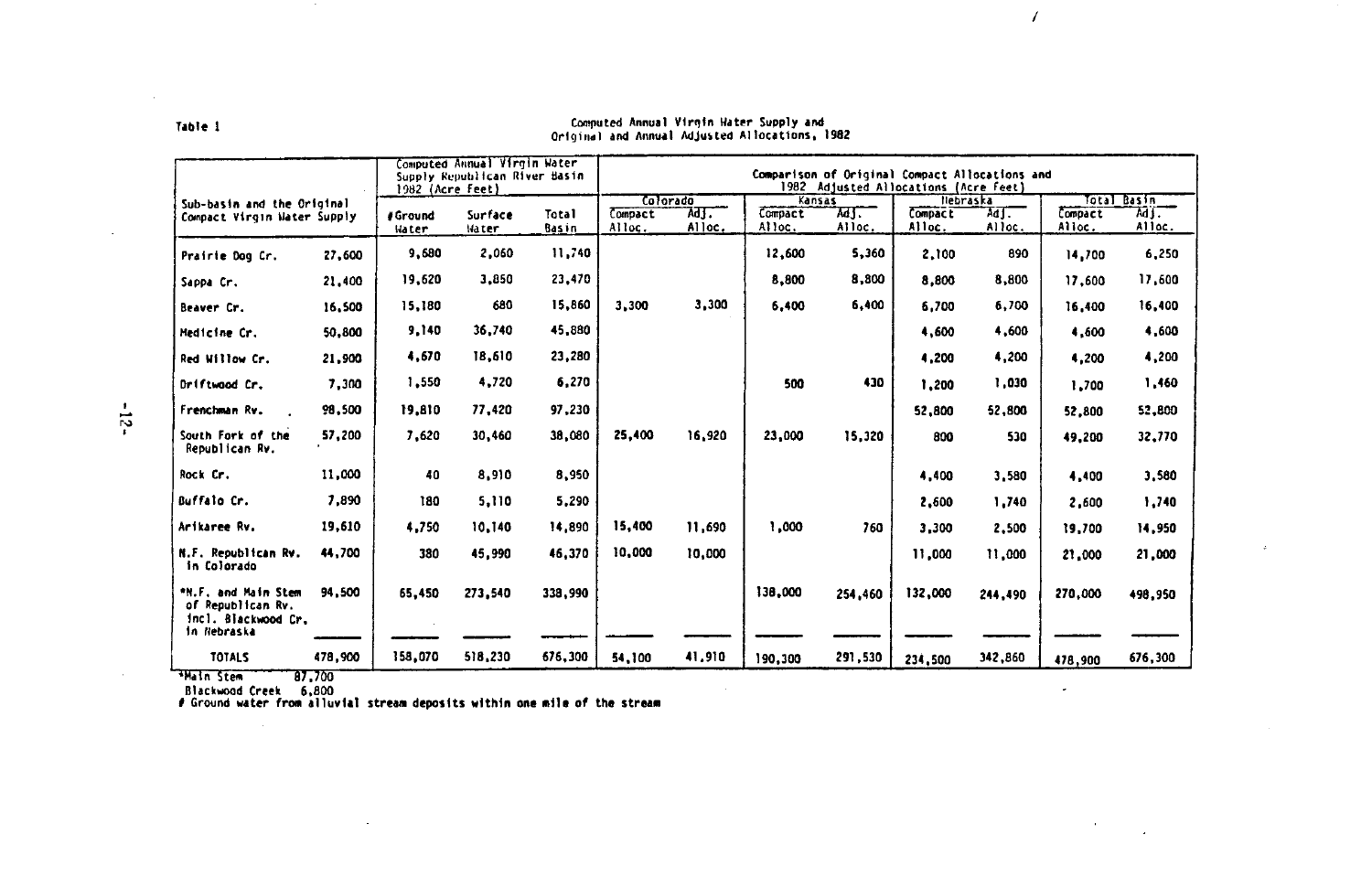|                                                                                  |                         | Colorado         |              |                         | Kansas           |        |                          | Nebraska         |         | Total Basin     |                  |         |
|----------------------------------------------------------------------------------|-------------------------|------------------|--------------|-------------------------|------------------|--------|--------------------------|------------------|---------|-----------------|------------------|---------|
| Sub-basin                                                                        | <b>ACround</b><br>Water | Surface<br>Water | <b>Total</b> | <b>eGround</b><br>Water | Surface<br>water | Tota!  | <b>6</b> Ground<br>Water | Surface<br>Water | Total   | Ground<br>Water | Surface<br>Water | Total   |
|                                                                                  |                         |                  |              |                         |                  |        |                          |                  |         |                 |                  |         |
| Prairie Dog<br>Creek                                                             |                         |                  |              | 9,680                   | 1,160            | 10,840 | 920                      | 220              | 1,140   | 10.600          | 1,380            | 11,980  |
| Sappa Creek                                                                      |                         |                  |              | 7.110                   | 100              | 7.210  | 13,010                   | 230              | 13,240  | 20,120          | 330              | 20,450  |
| <b>Beaver Creek</b>                                                              | 0                       | ٥                | ٥            | 6,580                   | 40               | 6,620  | 8,600                    | 150              | 8,750   | 15,180          | 190              | 15,370  |
| Medicine Creek                                                                   |                         |                  |              |                         |                  |        | 9,750                    | 3,830            | 13,580  | 9,750           | 3,830            | 13,580  |
| Red Willow Creek                                                                 |                         |                  |              |                         |                  | $\sim$ | 4,670                    | 6,300            | 10,970  | 4.670           | 6,300            | 10,970  |
| Driftwood Creek                                                                  |                         |                  |              | 0                       | ٥                | 0      | 1,550                    | 80               | 1,630   | 1,550           | 80               | 1,630   |
| Frenchman River                                                                  |                         |                  |              |                         |                  |        | 19,810                   | 19,590           | 39,400  | 19,810          | 19,590           | 39,400  |
| South Fork of<br>the Republican<br>River                                         | 2,150                   | 13,230           | 15,380       | 5,470                   | 160              | 5.630  | ٥                        | 0                | 0       | 7,620           | 13,390           | 21,010  |
| <b>Rock Creek</b>                                                                |                         |                  |              |                         |                  |        | 40                       | 90               | 130     | 40              | 90               | 130     |
| <b>Buffalo Creek</b>                                                             |                         |                  |              |                         |                  |        | 180                      | 450              | 630     | 180             | 450              | 630     |
| Arikaree River                                                                   | 4,060                   | $\bullet$        | 4,060        | 370                     | ٥                | 370    | 320                      | 0                | 320     | 4,750           | ٥                | 4,750   |
| N.F. Republican<br>Rv. in Colorado                                               | 380                     | 6,860            | 7,240        |                         |                  |        | o                        | 3,470            | 3,470   | 380             | 10,330           | 10,710  |
| N.F. & Main<br>Stem of Repub-<br>lican Rv. incl.<br>Blackwood Cr.<br>in Nebraska |                         |                  |              | 150                     | 27,880           | 28,030 | 63,270                   | 76,550           | 139,820 | 63,420          | 104,430          | 167,850 |
| <b>TOTALS</b>                                                                    | 6,590                   | 20,090           | 26,680       | 29,360                  | 29,340           | 58,700 |                          | 122,120 110,960  | 233,080 | 158,070         | 160,390          | 318,460 |

Computed Consumptive Water Use for 1982 within the Republican River Basin (Acre Feet)

**Contractor** 

 $\sim$   $\sim$ 

<u>service and the company of the company of the company of the company of the company of the company of the company of the company of the company of the company of the company of the company of the company of the company of</u>

**Evaporation from** Harlan County Reservoir apportioned to **Kansas (48%) 6,000 5,000** and to Nebraska **(52%) 6,510 AF.** 

**Samuel Comments** 

13 **13 13** 

 $\sim$   $\sim$ 

Table 2

the property of the company and the company and the company of the company of the company of the company of the